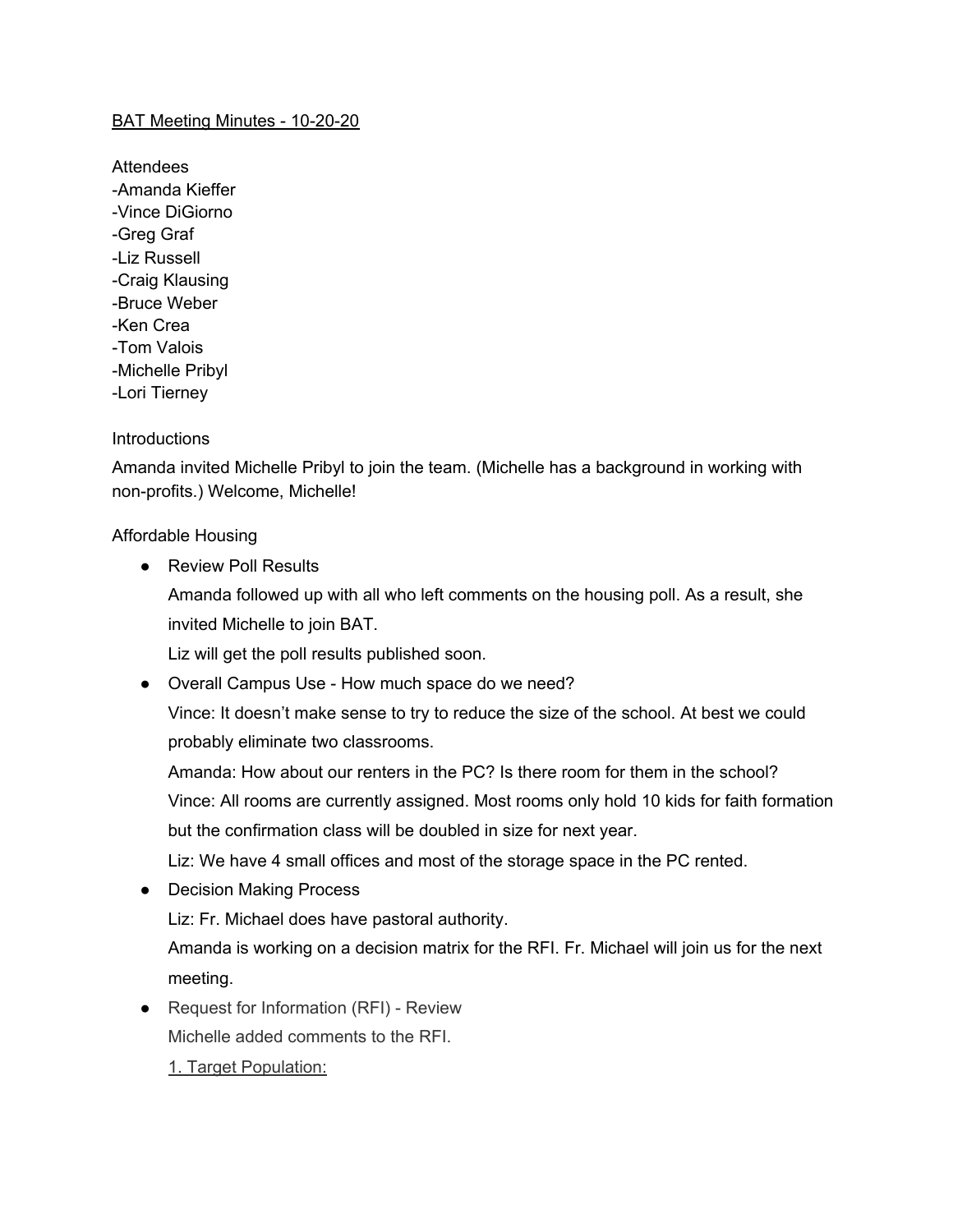Tom: Aren't we talking about low-income housing (spending < 50% of household income on housing), not affordable housing (spending < 30% of household income on housing)?

Craig: There are different tax credits for low-income, vs. affordable. Then there is deeply affordable (spending < 20% of household income on housing).

Michelle: Developers know what you mean by "affordable." We don't have to specify. Vince: Agreed.

Amanda: Can we specify "family" or "senior?"

Craig: You can specify senior.

Michelle: Family housing requires multiple bedrooms.

We agreed to leave the wording as is.

2. Type and Scale of the Development:

Craig thinks we are getting way ahead of ourselves here. This is preliminary so we can't ask for too many details.

Michelle: The developers don't have the resources for this.

We simplified the list down to bullet points a., b., and c.

3. Cost and Funding:

Michelle: Eliminate everything but "what is your experience?"

Leasing vs. Selling the Land?

Vince: Jeannie thought selling would be cleaner for the developers.

Land Trust?

Amanda thought we had discussed what would happen if a non-profit went bankrupt.

Michelle has worked on land trusts, but only for single-family homes.

4. Structure:

Consensus: Drop this section but add a few items to our Goals in Section 1.

5. Public Relations and Advocacy:

No change.

6. Design:

We are getting way out over our skis, as Craig said.

Delete this section.

7. Management:

Tom and others: Keep section a. Drop the rest.

8. Services:

Delete this section.